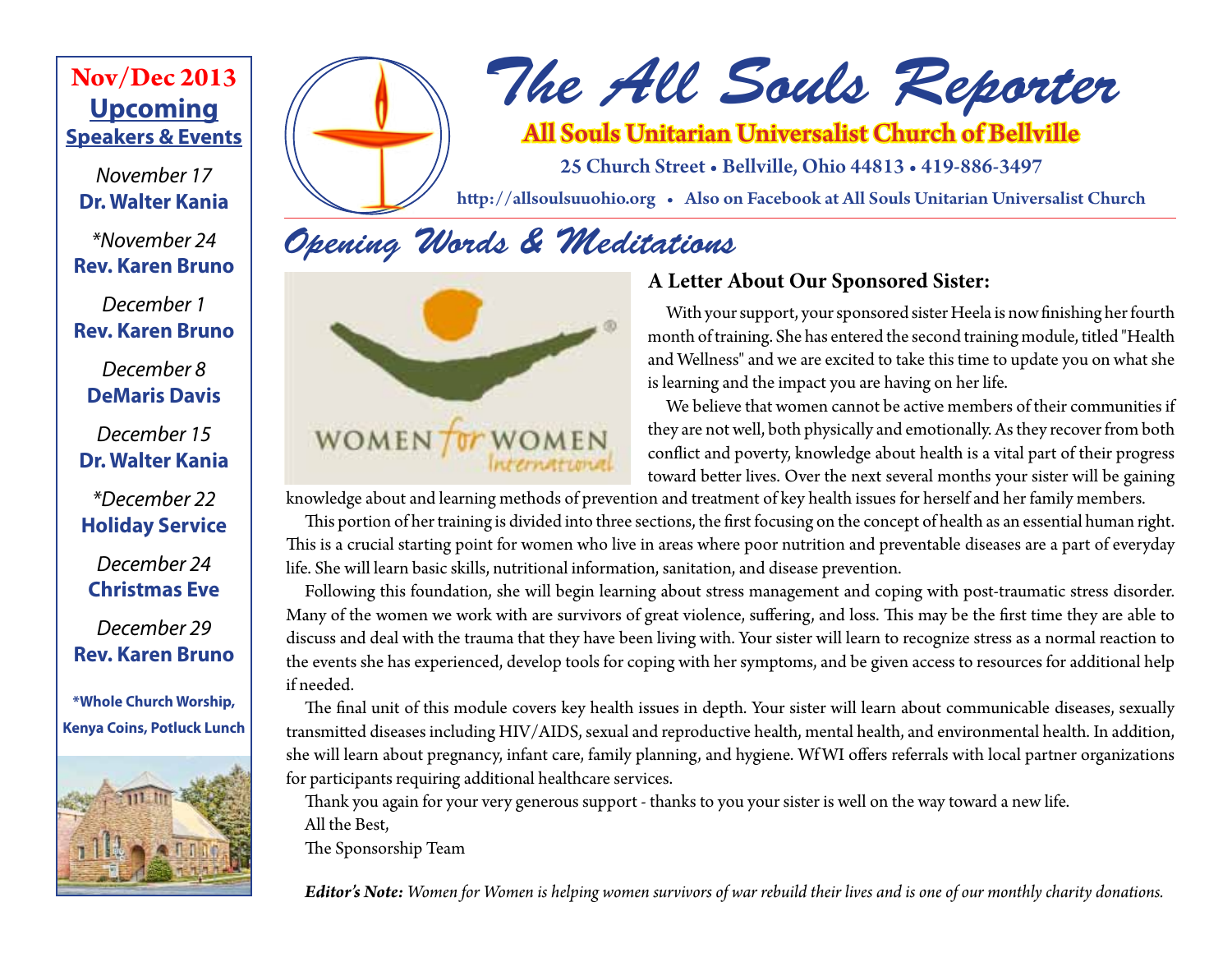# *November/December Calendar*

### **EVERYONE IS INVITED TO ALL ACTIVITIES ALL ACTIVITIES ARE AT THE CHURCH UNLESS OTHERWISE NOTED**

### **November**

**17 Sunday 10:30 am Dr. Walter Kania Topic:** "Reading the Mind of God." *Leader: Joan Richmond*

### Knowing the mind of God was Albert Einstein's life ambition and goal. What could God be thinking?"

 **Bio**: Dr. Walter Kania is a licensed Clinical and Consulting Psychologist. He holds a Ph.D. from Michigan State University. He has maintained an active Clinical and Consulting practice. He also holds a Master of Divinity degree from Texas Christian University. He is ordained in the Congregational Church (United Church of Christ), and The Christian Church (Disciples of Christ). He has served on the faculties of Texas Christian University, Bethany College, The Ohio State University, and The Renaissance Academy of Florida Gulf Coast University. He is the author of four books, "Healthy Religion," "A Believable Bible," and "A Credible Christianity."His newest book "Psychology and The New Paradigm for Religion, Spirituality Without Sin and Salvation" is scheduled to be available in 2013. He conducts seminars and is a frequent speaker in the fields of Psychology and Religion in Christian and Unitarian Churches.

- 18 Monday 6:30 pm Living Lotus Zen Sangha
- 20 Wednesday 7 pm Women's Spirituality Group: Discussion led by Rev. Karen Bruno

21 Thursday 6:30 pm AA Meeting

**24\*# Sunday 10:30 am Rev. Karen Bruno Topic:** "Thanks-Giving" *Leader: Ché Sahara*

 Thankfulness for what we have received? Offering thanks and then giving (sharing)? Offering thanks for being able to give? Are we celebrating what we have received or for what we can give? Both are important! The formal definition of "thanksgiving" is " a giving or thanks" or "public celebration acknowledging divine favors." But I think it also needs to include a celebration of our ability to share our own abundance.

 **Bio**: Karen Bruno is part time pastoral care minister at Bellville All Souls Unitarian Universalist Church. She attended Drew Theological School and was ordained by the United Church of Christ in 2002. She also works at Flying Horse Farms, a camp for children with serious illness, in Mount Gilead. She is thrilled to have found two amazing places with which to share her knowledge, experience and to build community. Karen lived in Ohio for her high school and college years and then after many years in Colorado returned in 2011 following her early retirement from Denver Human Services. In addition, Karen has worked as church pastor, hospice chaplain and religious educator. She and her partner live in Bellville.

 *Following a time for Fellowship and the Potluck, Rev. Karen Bruno will lead a New Member Class. This class is for those who have indicated an interest in joining the church or who just want to gain more information while considering membership.*

28 Thursday ENJOY THANKSGIVING

### **December**

**1 Sunday 10:30 am Rev. Karen Bruno Topic**: "It's that time again!" *Leader: Reed Richmond*

### The struggle to find a spiritual meaning in the midst of the Holiday Season. How can we translate the images and songs we hear into a positive experience (instead of something that annoys us!)? Where do we find the true meaning of the many holidays celebrated in December? Peace, Love, Joy, Hope and Justice, and LIGHT in the midst of darker days!

 **8 Sunday 10:30 am Demaris Davis Topic:** Secrets of the (Winter) Solstice *Leader: Linda Wilson*

 Since the birth of humankind, the most powerful time of the year has been that awesome standstill between the dark and the light. It can be a difficult season indeed for many of us! This is a celebration of the peace within the mystery.

 **Bio**: Damaris Davis, activist, actor, and English professor, presented programs on history and human rights for years before she became a UU in 2001, after her experiences on 9/11. She is now a member of the Olmsted UU Congregation in North Olmsted, Ohio, with four years of Commissioned Lay Leadership training. She preaches, speaks, and performs programs on human rights and human nature, and the historic background of today's issues. She also is now coaching speakers and writers. And she commutes to Connecticut and Canada.

| 15     | Sunday  | 10:30 am Dr. Walter Kania | <b>Topic: TBA</b> | Leader: Bruce Kilgore                                                                            |
|--------|---------|---------------------------|-------------------|--------------------------------------------------------------------------------------------------|
| $22**$ | Sunday  |                           |                   | 10:30 am Holiday Service (details as they develop) Church Potluck/visit from Santa to follow!    |
| 24     | Tuesday |                           |                   | 7:30 pm Christmas Eve Service (in the liberal religious tradition; more details as they develop) |
| 29     | Sunday  | 10:30 am Rev. Karen Bruno | <b>Topic: TBA</b> | Leader: Brian Moore                                                                              |

*\*Whole Church Worship/Kenya Coins Collection #Potluck Luncheon*

### *Birthdays for Late November and December*

N 25 Carol Bernhardt 26 Eric Sargent

 December 1 Alex Brown 15 Cheryl Church 17 Mel Wagner

28 Sandra Macpherson

31 Krista Pirog-Gerhart

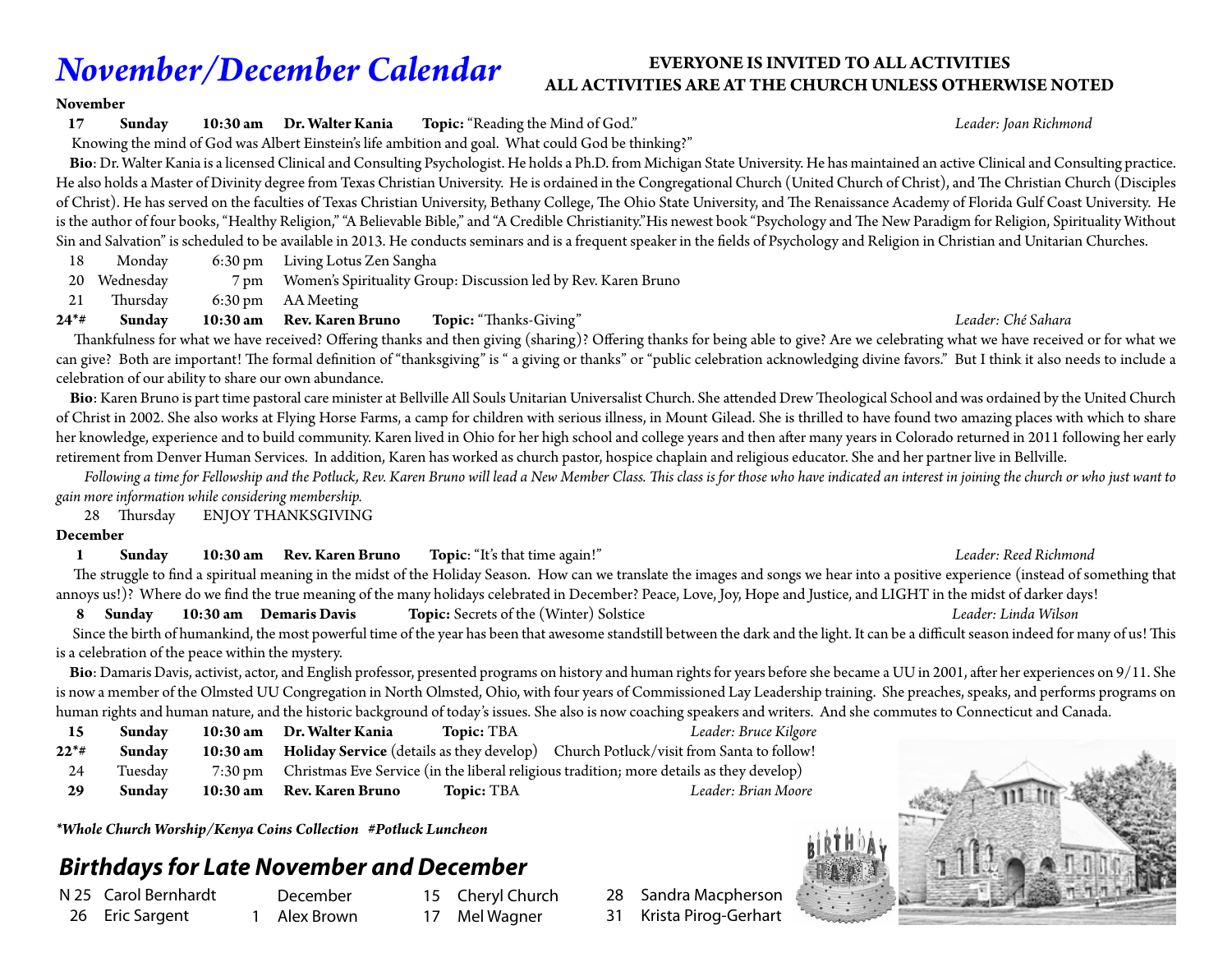### **NOTES FROM THE PREZ**

### **Some Church-running items to call to your attention:**

**Big item**: The Board approved the hiring of Shelley Mauk as a part-time (5 hours a week) secretary who will be assigned a number of small tasks to keep information flowing between members and friends and Rev. Bruno.

Shelley's duties will include: updates by e-mail and Facebook on church events (as well as phone trees for those members who are not internet connected); follow-up with visitors and guests and inviting them back; making sure Rev. Bruno is up-to-date with individuals needing calls or visits; answering phone messages and fulfilling requests for church information; responding to and scheduling requests to use the church (meetings, concerts, weddings, funerals, etc.); following up with members or friends who are not at Sunday services for a few weeks to see if there are concerns; and of course the infamous "other duties as assigned."

More information on how to contact Shelley will be out soon as she officially begins on December 1.

**I've mentioned this before** but **I can not stress this enough**: if you have computer access you should be regularly checking out our Facebook page (https://www.facebook.com/pages/All-Souls-Unitarian-Universalist-Church/116740701707381) and our web page (http://www.allsoulsuuohio.org). If you are not already on our e-mail list (google group), please let me know. Those are the **three best ways** to catch up on the latest with the goings-on at the church. The website is frequently updated, including the calendar and the audio tracks from our weekly speakers. If you know of something you'd like to see added, drop me a line by using the contact form (heck of a way to let me know if your e-mail address changes, too).

**Christmas Service/Christmas Eve Service**: If you saw the calendar you may have noticed that we changed up the holiday services this year. We will have a regular service on December 22 and the church will provide the main dish for the Potluck following that service. A visit from Santa is in the works. Then on Tuesday, December 24, we will have a Christmas Eve Service at 7:30 pm.

**And then, of course, there is this:**



Newest Addition to All Souls **Archer Brave Sargent** Son of members Eric Sargent and Teasha Sprague. Brother to Chloe and Lillian. 7 lbs 14 oz. All are doing fine. Born 11/12/13 at 3:16 pm. (A date and time easy to remember).

We would like to provide Teasha & Eric with a few meals these first few weeks as "new" parents. If you are interested in providing a meal, please talk with **Liz Hansen** to arrange a date & for meal suggestions. We may also need a couple folks who would be willing to drop off the meals at their home (after church) for those who aren't able to make the drive!

Not much more to add to that. Let me know if there's any way I or a Board Member can assist you. -- Reed Richmond, Board President, 419-631-7912 (cell).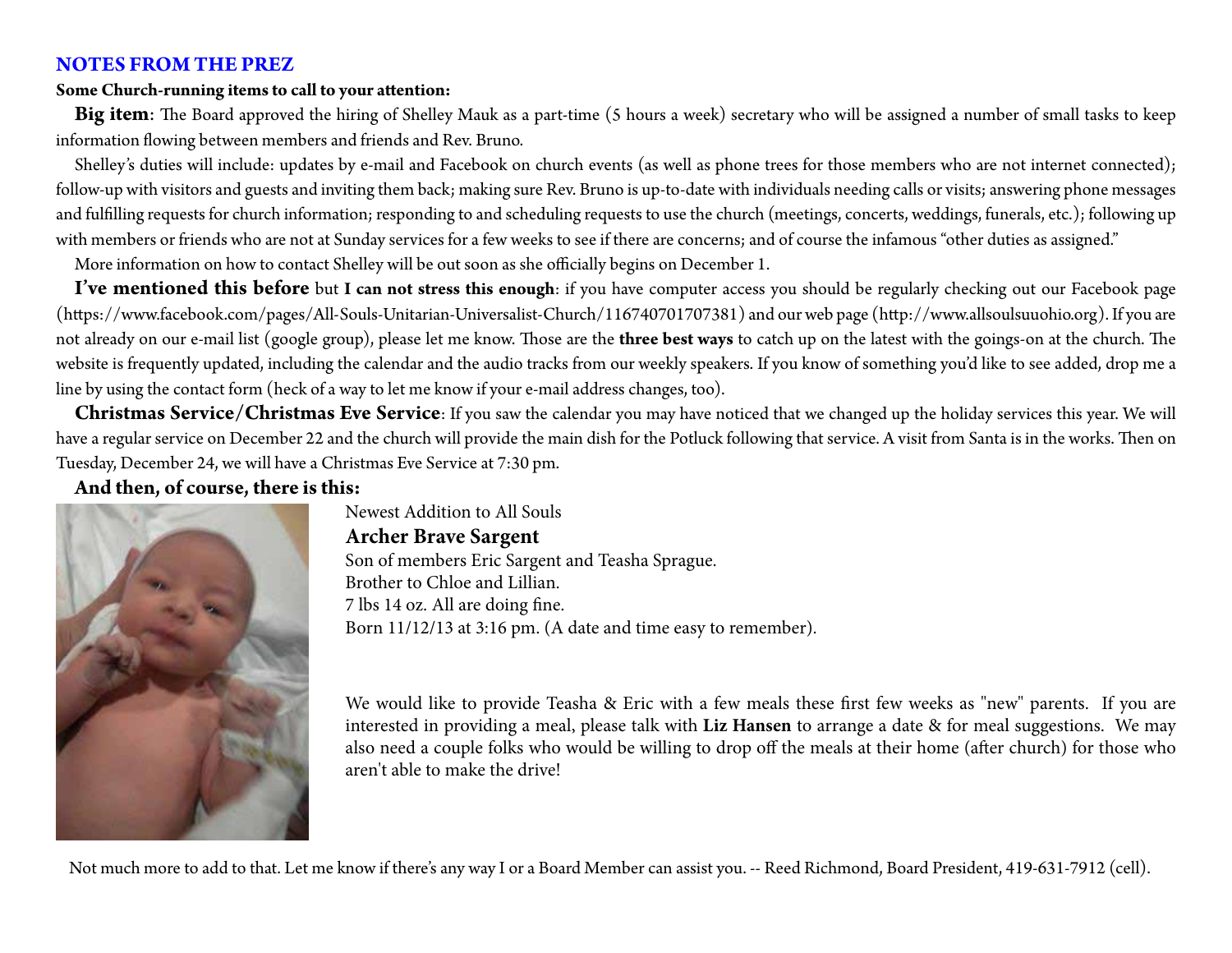### **RELIGIOUS EDUCATION**

Religious education taking a holiday . . .

Religious education for both adults and youth will take a break between Thanksgiving and the New Year. Sunday, Nov. 17th will be the last day of class before the break. We are planning to have a couple activities for the kids during worship service, such as going to visit the nursing home residents and a holiday craft. If you'd like to help out please talk with Liz Hansen.

If anyone is interested in helping facilitate adult RE, please let Liz or Jenny know. We've had a great run of programs this past year, but we are in desperate need of people to help facilitate. If you let us know your comfort level in facilitating we can make sure to have a program that would work well for you; i.e. if you aren't very comfortable as a facilitator, but want to help, there are video courses with questions built right in, so all you'd have to do is set up and hit play and pause to discuss! And if you really enjoy facilitating we'll set you up with a program through the UUA that you can tailor for the needs of the group.

### **Thank you. From Rev Karen.**

How can I adequately thank so many of you for your help with our move to Bellville? You may not realize, but because of all your help we saved about \$700 in moving costs and a million brain cells that I would have lost to stress! You truly demonstrated amazing care for us and I will always be grateful!

| September 2013 Financial Report           |           |  |  |  |
|-------------------------------------------|-----------|--|--|--|
| Revenue                                   |           |  |  |  |
| Collections                               | September |  |  |  |
| Open Plate Offering                       | 291.10    |  |  |  |
| Recycle income                            | 134.16    |  |  |  |
| Pledges                                   | 1,782.00  |  |  |  |
| Huruma Foundation (Kenya Coins)           | 88.00     |  |  |  |
| Special Income (Bellville Fair 1st Place) | 40.00     |  |  |  |
| Total                                     | 2,225.26  |  |  |  |
| Expenses*                                 | 2,664.20  |  |  |  |
|                                           | $-328.94$ |  |  |  |
| $1.1$ $1.1$ $1.4$ $1.2$                   |           |  |  |  |

Expenses this month included \$159 for a two-year upgrade to the website to allow recording of talks to be added and quarterly insurance payment of \$568.75. All other expenses were normal monthly expenses.

| October Pledge Report             |         |            |  |  |  |  |
|-----------------------------------|---------|------------|--|--|--|--|
| Pledged                           | Paid    | Difference |  |  |  |  |
| \$1,512                           | \$1,782 | $+270$     |  |  |  |  |
| 2013-2014 Fiscal Year Final Total |         |            |  |  |  |  |
| Pledged                           | Paid    | Difference |  |  |  |  |
| \$7,296                           | \$7,248 | - \$48     |  |  |  |  |
|                                   |         |            |  |  |  |  |

### **2013-2014 Pledges**

Although the Church pledges were collected in July for the 2013-2014 fiscal year, there is never a deadline for renewing, starting or increasing your pledge for the work of the Church. Please see Mike Garber for more information.